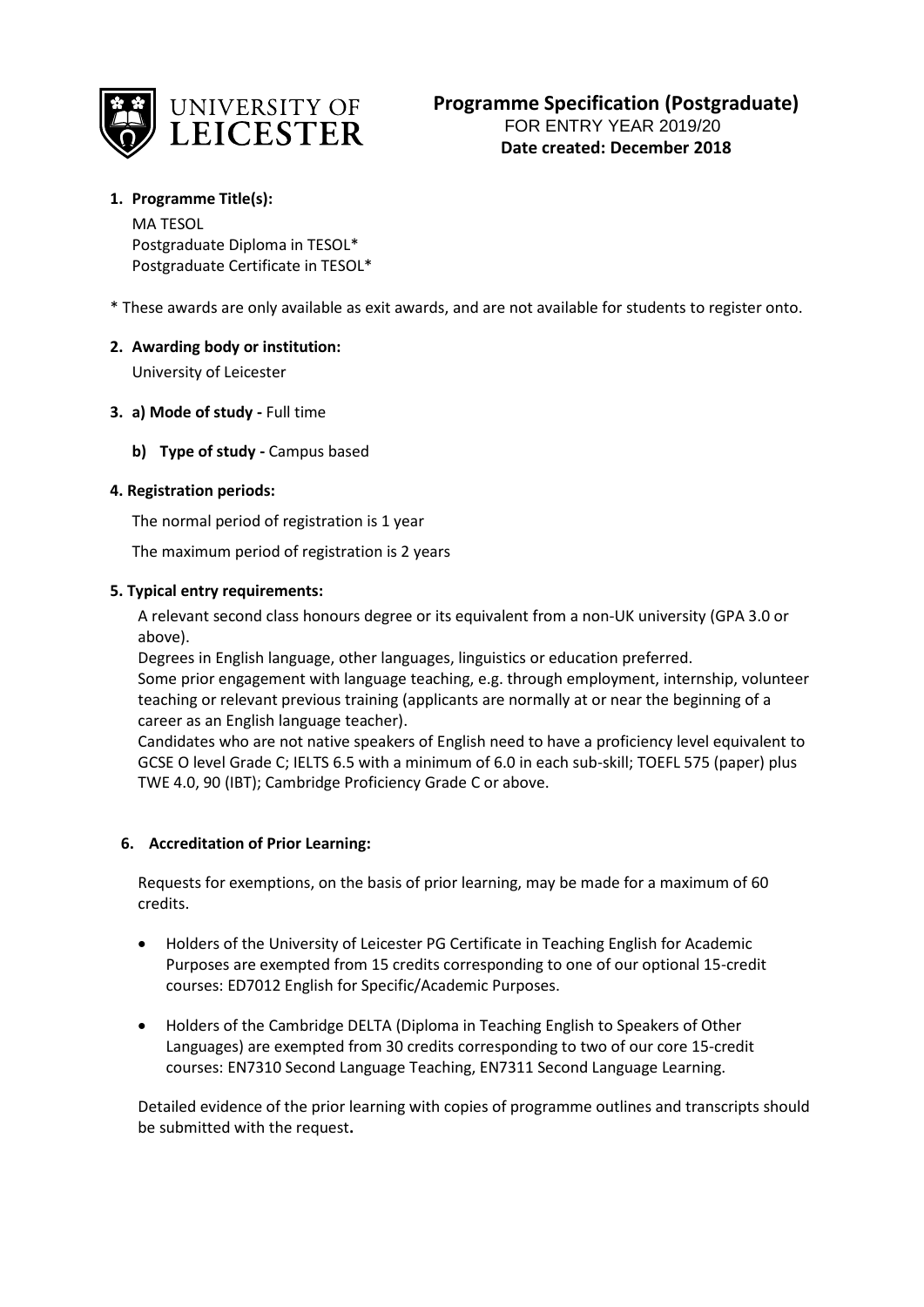### **7. Programme aims:**

The programme aims to:

- Provide participants with the opportunity to study the sub-disciplines of TESOL;
- Provide participants with theoretical foundations upon which sound TESOL practice is based;
- Develop participants' ability to reflect critically on practice.
- Develop students' ability to manage, reflect on and enhance their own learning;
- Provide students with opportunities to extend their range of transferable skills including study and research skills and teaching skills.

The general teaching aims of the *MA TESOL* programme are to:

- 1. Provide participants with the opportunity to study sub-disciplines that apply to TESOL: grammar awareness, phonology, and second language learning and teaching.
- 2. Provide an opportunity for participants to personalize and enrich their study programme through a choice of options.
- 3. Provide opportunities for intending teachers to study the practice of English teaching;
- 4. To provide participants with theoretical foundations upon which sound practice is based.

On successful completion students in *MA in TESOL* should be able to:

- 1. Display knowledge and understanding of the principles and practices of TESOL drawing on theory and research in TESOL;
- 2. Display knowledge of the description of English grammar and phonology;
- 3. Apply their knowledge to practice (e.g. in lesson planning or peer teaching).
- 4. Apply their knowledge and understanding to teaching and learning in their own educational setting;
- 5. Apply a range of research methods to the study of English in different contexts and the teaching and learning of English in different contexts;
- 6. Plan and conduct practitioner research in the field of TESOL or related field.

### **8. Reference points used to inform the programme specification:**

- QAA Benchmarking Statement
- Framework for Higher Education Qualifications (FHEQ)
- UK Quality Code for Higher Education
- University Learnin[g Strategy](https://www2.le.ac.uk/offices/sas2/quality/learnteach)
- [University Assessment Strategy](https://www2.le.ac.uk/offices/sas2/quality/learnteach)
- University of Leicester Periodic Developmental Review Report
- External Examiners' reports (annual)
- United Nations Education for Sustainable Development Goals
- Student Destinations Data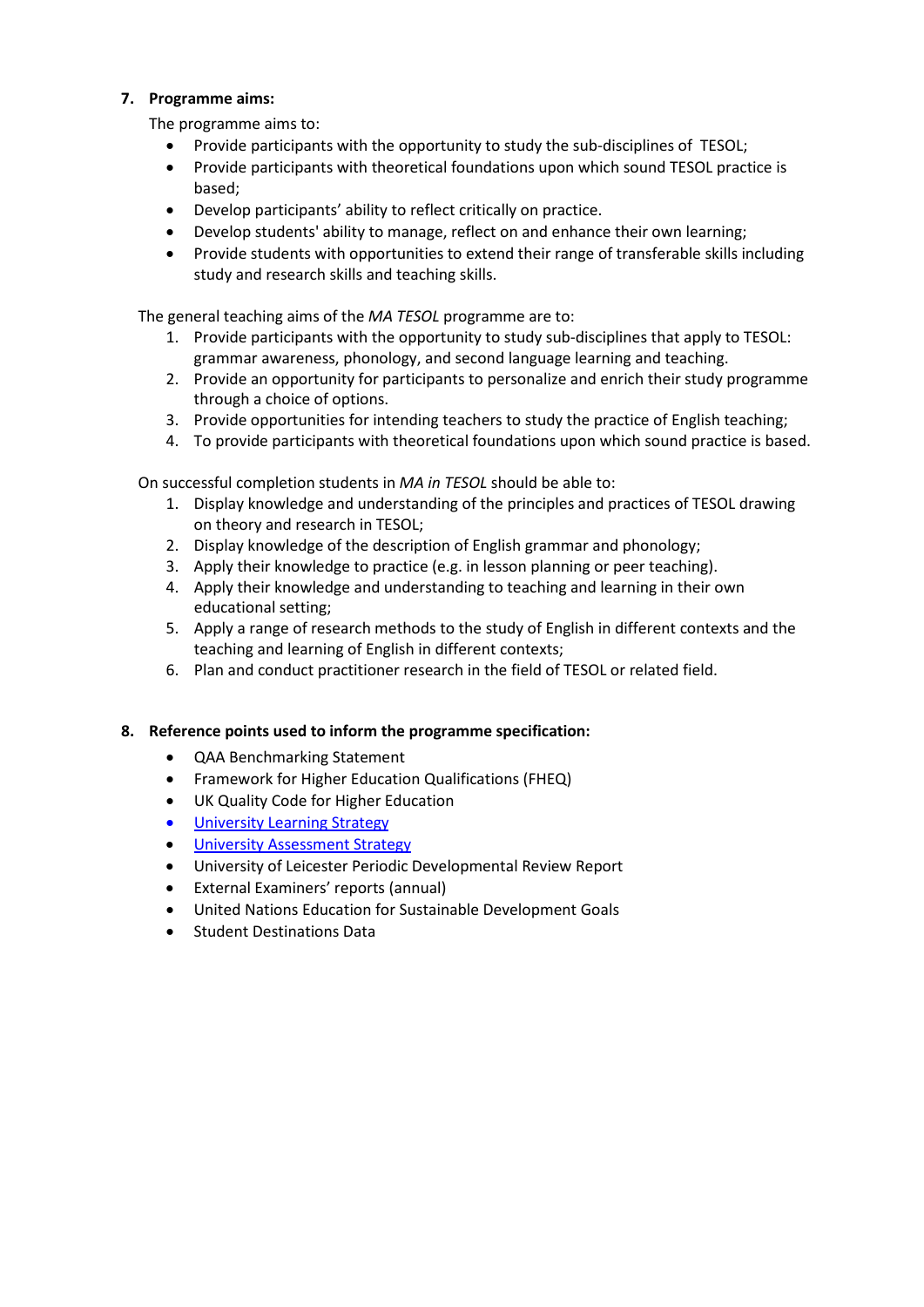# **9. Programme Outcomes:**

| <b>Intended Learning</b>                                            | <b>Teaching and Learning Methods</b>                                          | <b>How Demonstrated?</b>                                           |  |  |  |  |  |
|---------------------------------------------------------------------|-------------------------------------------------------------------------------|--------------------------------------------------------------------|--|--|--|--|--|
| <b>Outcomes</b>                                                     |                                                                               |                                                                    |  |  |  |  |  |
| (a) Subject and Professional skills                                 |                                                                               |                                                                    |  |  |  |  |  |
| Knowledge                                                           |                                                                               |                                                                    |  |  |  |  |  |
| Ability to analyse and discuss                                      | Lectures<br>Seminars                                                          | Formative and summative                                            |  |  |  |  |  |
| the principles and practices of<br>TESOL drawing, where             | <b>Tutorials</b>                                                              | assessment, including:                                             |  |  |  |  |  |
| appropriate, on theory and                                          | Workshops                                                                     | Formative assignment essay                                         |  |  |  |  |  |
| research in Applied Linguistics                                     | Directed reading                                                              | Graded assignments                                                 |  |  |  |  |  |
| covering disciplines that apply                                     | Professional Enquiry/Dissertation                                             |                                                                    |  |  |  |  |  |
| to TESOL: discourse, grammar,                                       | supervision                                                                   | Professional Enquiry Portfolio or                                  |  |  |  |  |  |
| phonetics and phonology,                                            | Induction programme                                                           | Dissertation                                                       |  |  |  |  |  |
| Second Language learning and                                        | Blackboard (VLE) support site                                                 |                                                                    |  |  |  |  |  |
| teaching.                                                           |                                                                               |                                                                    |  |  |  |  |  |
| Ability to critically reflect on                                    | Student discussion boards                                                     |                                                                    |  |  |  |  |  |
| their own and others' learning                                      |                                                                               |                                                                    |  |  |  |  |  |
| and teaching.                                                       | Development of practical teaching                                             |                                                                    |  |  |  |  |  |
|                                                                     | skills through learner diaries,                                               |                                                                    |  |  |  |  |  |
|                                                                     | teaching observation and peer,                                                |                                                                    |  |  |  |  |  |
|                                                                     | micro-teaching.                                                               |                                                                    |  |  |  |  |  |
|                                                                     | <b>Concepts</b>                                                               |                                                                    |  |  |  |  |  |
| Ability to describe the formal<br>(i.e. syntactic and phonological) | <b>Grammar and Phonology categories</b><br>and processes; related terminology | Tests in Grammar and Phonology<br>including analysis of a piece of |  |  |  |  |  |
| features of English.                                                | - through lectures, pre-session                                               | spoken or written discourse.                                       |  |  |  |  |  |
|                                                                     | tasks, and workshops.                                                         |                                                                    |  |  |  |  |  |
|                                                                     |                                                                               |                                                                    |  |  |  |  |  |
| Ability to analyse observed                                         | Pedagogical approaches and their                                              | Literature based or small-scale                                    |  |  |  |  |  |
| learning and teaching.                                              | underpinning theories, and theories                                           | research projects on aspects of                                    |  |  |  |  |  |
|                                                                     | of language acquisition - through                                             | Second Language Teaching and                                       |  |  |  |  |  |
| Analyse and discuss theories of                                     | lectures, seminars, participant                                               | Second Language Learning                                           |  |  |  |  |  |
| second language teaching and                                        | observation (Languages @                                                      |                                                                    |  |  |  |  |  |
| second language acquisition.                                        | Leicester), lesson observation, peer                                          | Professional Enquiry or                                            |  |  |  |  |  |
|                                                                     | teaching.                                                                     | Dissertation.                                                      |  |  |  |  |  |
|                                                                     |                                                                               |                                                                    |  |  |  |  |  |
|                                                                     | <b>Techniques</b>                                                             |                                                                    |  |  |  |  |  |
| Development of the analytical                                       | Use of phonemic and models of                                                 | Assessed analyses of samples of                                    |  |  |  |  |  |
| skills used by linguists to                                         | grammatical analysis.                                                         | spoken or written language. (Tests;                                |  |  |  |  |  |
| describe language form.                                             |                                                                               | assignments)                                                       |  |  |  |  |  |
| Optionally: Ability to analyse                                      | For example, thematic analysis or                                             |                                                                    |  |  |  |  |  |
| the role and use of English in                                      | Discourse Analysis.                                                           |                                                                    |  |  |  |  |  |
| context (social, political,                                         |                                                                               |                                                                    |  |  |  |  |  |
| cultural, professional etc.).                                       |                                                                               |                                                                    |  |  |  |  |  |
|                                                                     | <b>Critical analysis</b>                                                      |                                                                    |  |  |  |  |  |
| Ability to analyse and critique                                     | Seminars involving critical debate                                            | Development of a critical                                          |  |  |  |  |  |
| relevant arguments, debates                                         | based on pre-class reading.                                                   | argument in essays and final                                       |  |  |  |  |  |
| and points of view in areas of                                      | Individual and group tutorials                                                | Professional Enquiry or                                            |  |  |  |  |  |
| TESOL.                                                              | analysing aspects of Applied                                                  | Dissertation.                                                      |  |  |  |  |  |
|                                                                     | Linguistics/TESOL.                                                            |                                                                    |  |  |  |  |  |
| Critically evaluate the                                             | Formative feedback on                                                         |                                                                    |  |  |  |  |  |
| relationship between theory                                         | assignments.                                                                  |                                                                    |  |  |  |  |  |
| and TESOL practice.                                                 | Online discussion with personal                                               |                                                                    |  |  |  |  |  |
|                                                                     | tutor regarding assignment outlines<br>and tasks.                             |                                                                    |  |  |  |  |  |
|                                                                     |                                                                               |                                                                    |  |  |  |  |  |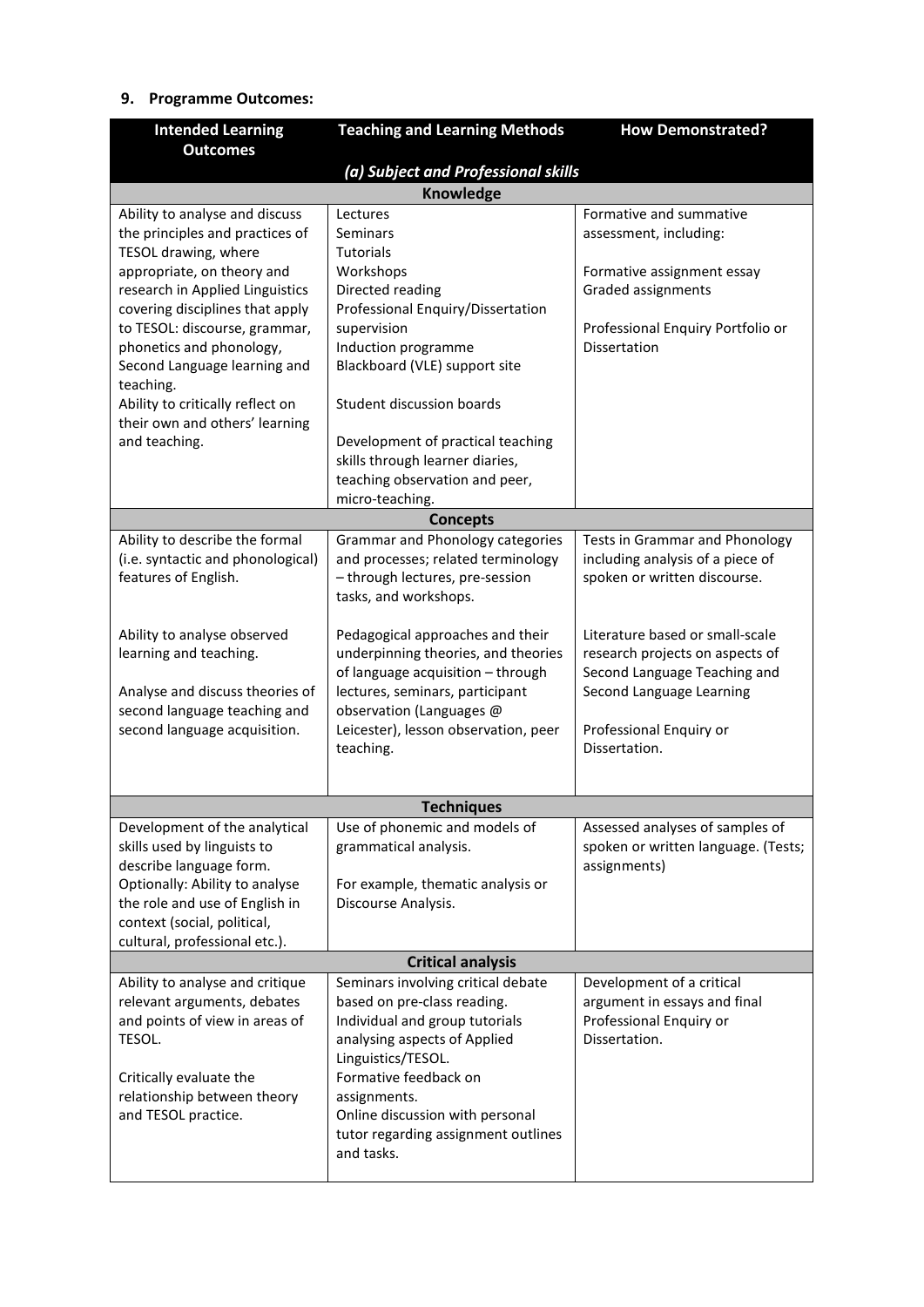| <b>Intended Learning</b>                                                                                                                                                                                                                                                     | <b>Teaching and Learning Methods</b>                                                                                                                                                                                                                                                                                                                                                                                                                                   | <b>How Demonstrated?</b>                                                                                                                                                                      |  |  |  |
|------------------------------------------------------------------------------------------------------------------------------------------------------------------------------------------------------------------------------------------------------------------------------|------------------------------------------------------------------------------------------------------------------------------------------------------------------------------------------------------------------------------------------------------------------------------------------------------------------------------------------------------------------------------------------------------------------------------------------------------------------------|-----------------------------------------------------------------------------------------------------------------------------------------------------------------------------------------------|--|--|--|
| <b>Outcomes</b><br>Presentation                                                                                                                                                                                                                                              |                                                                                                                                                                                                                                                                                                                                                                                                                                                                        |                                                                                                                                                                                               |  |  |  |
|                                                                                                                                                                                                                                                                              |                                                                                                                                                                                                                                                                                                                                                                                                                                                                        |                                                                                                                                                                                               |  |  |  |
| Produce articulate, fluent and<br>well-structured assignments.<br>Show accurate and appropriate<br>handling of references and<br>sources.<br>Show ability to present work<br>clearly and appropriately.                                                                      | Study guides and induction to<br>support development of academic<br>literacy.<br>Formative feedback on a<br>referencing task in Semester 1.<br>Formative feedback on all<br>assignments.<br>Assignment seminar at the end of<br>each module.<br>Tailored language support delivered<br>by ELTU.                                                                                                                                                                        | Good organisation and<br>presentation, including use of<br>tables and graphs etc., are specific<br>aspects of our formal marking<br>criteria in all assignments.                              |  |  |  |
|                                                                                                                                                                                                                                                                              |                                                                                                                                                                                                                                                                                                                                                                                                                                                                        |                                                                                                                                                                                               |  |  |  |
|                                                                                                                                                                                                                                                                              | <b>Appraisal of evidence</b>                                                                                                                                                                                                                                                                                                                                                                                                                                           |                                                                                                                                                                                               |  |  |  |
| Ability to formulate research<br>questions that are appropriate<br>and properly defined.<br>Provide evidence of systematic<br>enquiry.<br>Discuss and justify research<br>methods used.<br>Present and analyse data<br>clearly and accurately.<br>Show awareness of possible | Research Methods training is<br>provided before students begin<br>work on their Professional Enquiry<br>or Dissertation.<br>The Second Language Learning<br>module gives opportunities for<br>small-scale empirical research.<br>Some of the optional courses<br>provide opportunities for research<br>on language use e.g. through<br>sociolinguistic surveys or use of<br>corpora in preparation for the<br>PE/Dissertation.<br>Supervisor provides tutorial support | <b>Extended essays and Professional</b><br>Enquiry or Dissertation, at the<br>proposal and outline stages as well<br>as in their final submitted form.                                        |  |  |  |
| limitations to the study and                                                                                                                                                                                                                                                 | at PE/Dissertation stage.                                                                                                                                                                                                                                                                                                                                                                                                                                              |                                                                                                                                                                                               |  |  |  |
| alternative interpretations.                                                                                                                                                                                                                                                 |                                                                                                                                                                                                                                                                                                                                                                                                                                                                        |                                                                                                                                                                                               |  |  |  |
|                                                                                                                                                                                                                                                                              | (b) Transferable skills                                                                                                                                                                                                                                                                                                                                                                                                                                                |                                                                                                                                                                                               |  |  |  |
|                                                                                                                                                                                                                                                                              | <b>Research skills</b>                                                                                                                                                                                                                                                                                                                                                                                                                                                 |                                                                                                                                                                                               |  |  |  |
| Communicative and                                                                                                                                                                                                                                                            | Research Methods training.                                                                                                                                                                                                                                                                                                                                                                                                                                             | Assignment essays and reports for                                                                                                                                                             |  |  |  |
| intercultural competence.<br>The ability to apply the skills<br>and knowledge gained to their<br>own teaching contexts.                                                                                                                                                      | Reflective practitioner research<br>skills are developed through learner<br>diaries, observation and subsequent<br>analysis in discussion with peers<br>from a range of backgrounds, from<br>different parts of the world and<br>with different first languages.<br>Supervisor guidance for Professional<br>Enquiry/Dissertation.                                                                                                                                      | Materials and Lesson Planning,<br>and Reflections on Learning &<br>Teaching.<br>Participation in group tasks,<br>including peer teaching.<br>Poster presentation for<br>Professional Enquiry. |  |  |  |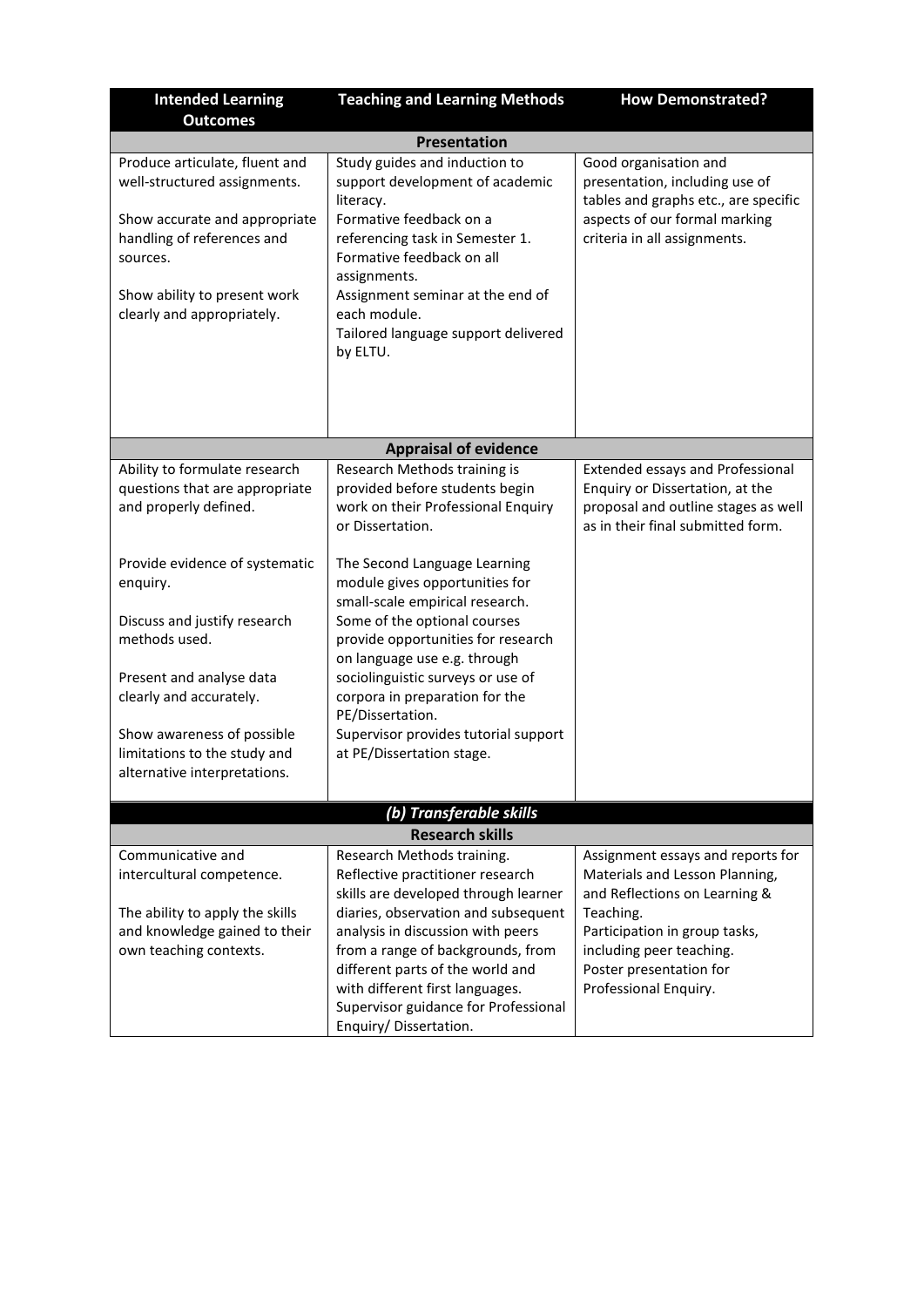| <b>Intended Learning</b>                                                                                                                                                                 | <b>Teaching and Learning Methods</b>                                                                                                                                                                                                                                                                                                                                                                           | <b>How Demonstrated?</b>                                                                                                                                                                                                                |  |  |  |  |
|------------------------------------------------------------------------------------------------------------------------------------------------------------------------------------------|----------------------------------------------------------------------------------------------------------------------------------------------------------------------------------------------------------------------------------------------------------------------------------------------------------------------------------------------------------------------------------------------------------------|-----------------------------------------------------------------------------------------------------------------------------------------------------------------------------------------------------------------------------------------|--|--|--|--|
| <b>Outcomes</b>                                                                                                                                                                          |                                                                                                                                                                                                                                                                                                                                                                                                                |                                                                                                                                                                                                                                         |  |  |  |  |
| <b>Communication skills</b>                                                                                                                                                              |                                                                                                                                                                                                                                                                                                                                                                                                                |                                                                                                                                                                                                                                         |  |  |  |  |
| Constructing and managing a<br>spoken argument.<br>Communicating effectively and<br>fluently in speech.<br>Analyse and discuss the<br>dynamics of oral<br>communication.                 | Seminar debates and student<br>presentations, e.g. reading group<br>seminars and poster presentation.<br>Analysis of classroom discourse.                                                                                                                                                                                                                                                                      | Formative assessment of peer<br>teaching.<br>Production and presentation of<br>poster.<br>Workshop participation, e.g. in the<br>Grammar Awareness module<br>(EN7312)                                                                   |  |  |  |  |
| Communicating effectively and<br>fluently in writing.<br>Using the appropriate register<br>and style and proper<br>referencing when writing<br>essays, assignments and<br>dissertations. | Induction course in academic<br>writing<br>Introduction to IT tools (eg Endnote)<br>for referencing.<br>Academic writing training scheduled<br>on Wednesday afternoons,<br>provided by ELTU and available to<br>international students.<br><b>Student Learning Centre advice</b><br>publicised.<br>Blackboard course site provides<br>additional resources to support the<br>development of effective academic | Formative assignment focuses on<br>writing skills.<br>Tutorial advice offered on outlines<br>of assignments.<br>Written assignments required in<br>each module.                                                                         |  |  |  |  |
|                                                                                                                                                                                          | writing.                                                                                                                                                                                                                                                                                                                                                                                                       |                                                                                                                                                                                                                                         |  |  |  |  |
| Demonstrate a command of<br>quantitative research methods<br>and their uses in areas such as<br>language testing and Second<br>Language Learning.                                        | Data presentation<br>Online tutorial in SPSS available<br>through Blackboard (see earlier<br>comment)<br>Research Methods sessions and<br>reading groups.                                                                                                                                                                                                                                                      | In Professional Enquiry or<br>Dissertation, as well as in any<br>empirical research for<br>assignments, students may analyse<br>data through SPSS or Excel.                                                                             |  |  |  |  |
|                                                                                                                                                                                          | <b>Information technology</b>                                                                                                                                                                                                                                                                                                                                                                                  |                                                                                                                                                                                                                                         |  |  |  |  |
| Ability to use phonetic font<br>software and other linguistics-<br>related software (eg British<br>National Corpus, Wordsmith<br>Tools, Oxford Text Archive).                            | Their use is demonstrated and<br>practised in e.g. Phonology &<br>Pronunciation and Corpus<br>Linguistics.<br>Research Methods training in basic<br>use of linguistic corpora.<br>Optional course on Corpus                                                                                                                                                                                                    | Students are expected to make use<br>of the IPA fonts in the Phonology<br>test.<br>Students may submit assignments<br>drawing on electronic tools and<br>corpora, as appropriate, in a range<br>of assignments.                         |  |  |  |  |
|                                                                                                                                                                                          | Linguistics.                                                                                                                                                                                                                                                                                                                                                                                                   |                                                                                                                                                                                                                                         |  |  |  |  |
|                                                                                                                                                                                          | <b>Problem solving</b>                                                                                                                                                                                                                                                                                                                                                                                         |                                                                                                                                                                                                                                         |  |  |  |  |
| Ability to identify and reflect on<br>common learning and teaching<br>problems in ELT.<br>Ability to identify and reflect on<br>cultural problems in ELT.                                | Second Language Teaching and<br>Second Language Learning address<br>key issues and debates in ELT.<br>Students reflect on their own and<br>others' learning and teaching<br>through participation/diaries<br>(Languages @ Leicester) and<br>teaching observation reports.                                                                                                                                      | Assignments on relevant courses<br>are expected to reflect on and<br>critically discuss problems and<br>issues in ELT. Most assignments<br>finish with an 'implications' section<br>related to a specific context/group<br>of learners. |  |  |  |  |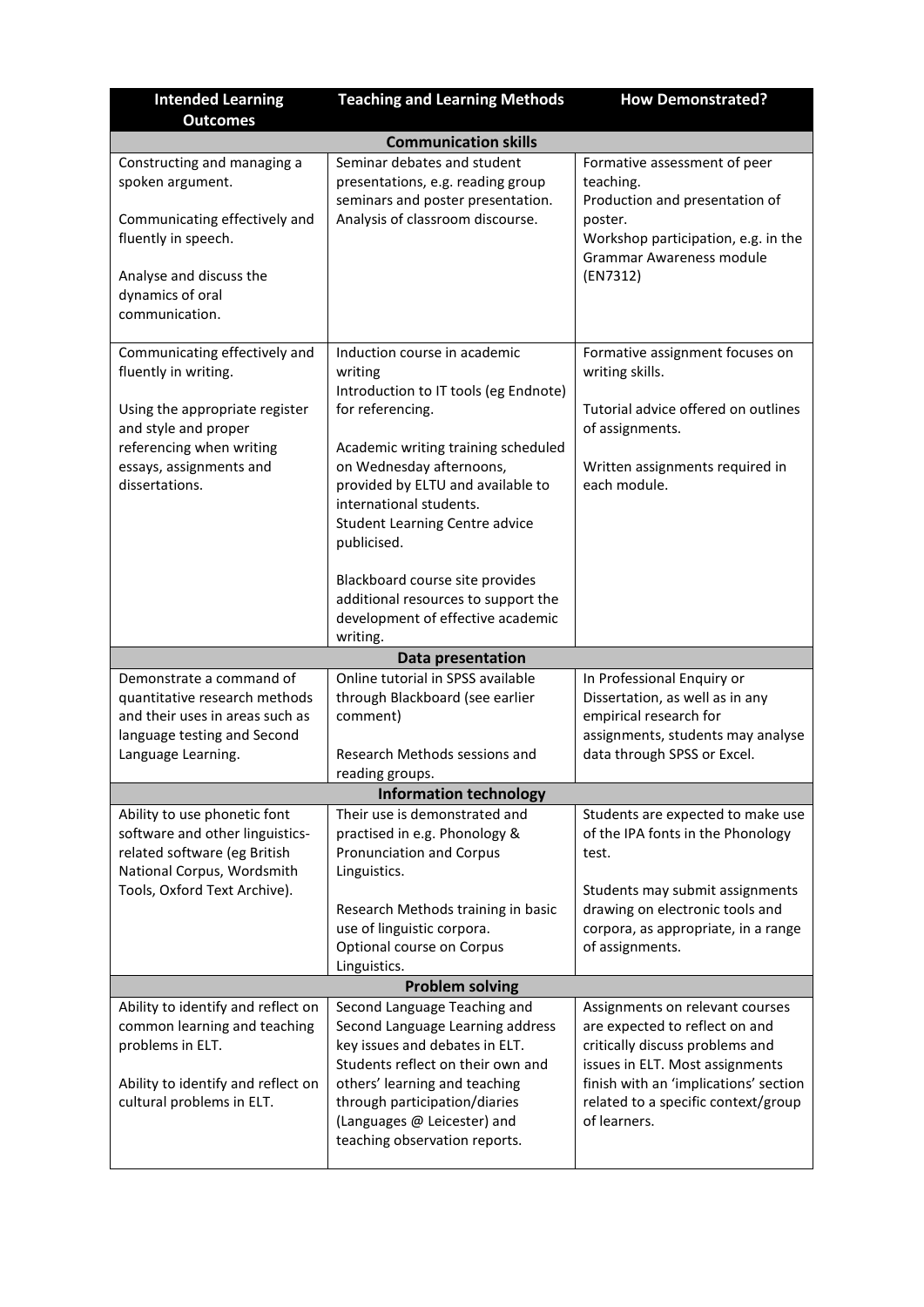| <b>Intended Learning</b><br><b>Outcomes</b>                                                                                                                                                                                                                                                                                                                | <b>Teaching and Learning Methods</b>                                                                                                                                                                                                                                                                                                                                                          | <b>How Demonstrated?</b>                                                                                                                                                                                                                                                          |  |  |  |  |
|------------------------------------------------------------------------------------------------------------------------------------------------------------------------------------------------------------------------------------------------------------------------------------------------------------------------------------------------------------|-----------------------------------------------------------------------------------------------------------------------------------------------------------------------------------------------------------------------------------------------------------------------------------------------------------------------------------------------------------------------------------------------|-----------------------------------------------------------------------------------------------------------------------------------------------------------------------------------------------------------------------------------------------------------------------------------|--|--|--|--|
| <b>Working relationships</b>                                                                                                                                                                                                                                                                                                                               |                                                                                                                                                                                                                                                                                                                                                                                               |                                                                                                                                                                                                                                                                                   |  |  |  |  |
| Ability to communicate and<br>work effectively in small<br>groups.<br>Show willingness to learn from<br>other ELT professionals                                                                                                                                                                                                                            | Group work in workshops/seminars<br>Course specific Discussion Forum in<br>Blackboard (CB)                                                                                                                                                                                                                                                                                                    | Informal assessment of students'<br>effectiveness in group activities.<br>Professional Enquiries frequently<br>involve surveying, interviewing<br>and/or observing experienced<br>teaching professionals.                                                                         |  |  |  |  |
|                                                                                                                                                                                                                                                                                                                                                            | <b>Managing learning</b>                                                                                                                                                                                                                                                                                                                                                                      |                                                                                                                                                                                                                                                                                   |  |  |  |  |
| Show ability to work<br>independently, demonstrating<br>initiative, self-organization and<br>time-management.<br>Show ability to manage their<br>learning self-critically.<br>Ability to acquire complex<br>linguistic information of diverse<br>kinds, from a variety of sources<br>(libraries, WWW, CD-ROMs,<br>corpora, discussions with peers<br>etc). | Tutorial support in time<br>management and planning of<br>assignments.<br>Induction session on the use of the<br>library and electronic resources.<br>Blackboard support on the<br>university's website.<br>Support on handling information<br>(e.g. how to access online journals)<br>through induction and study skills<br>sessions.                                                        | Tutor reports on student progress.<br>Course evaluation forms and<br>staff/student committee meetings<br>enable monitoring how students<br>see their own success in these<br>areas.<br>Organisation and presentation of<br>information is assessed in all<br>written assignments. |  |  |  |  |
|                                                                                                                                                                                                                                                                                                                                                            | <b>Career management</b>                                                                                                                                                                                                                                                                                                                                                                      |                                                                                                                                                                                                                                                                                   |  |  |  |  |
| Develop an awareness of<br>teacher identities, changes in<br>career path, and reflective<br>practitioner skills.                                                                                                                                                                                                                                           | A 'Purposes and Priorities' session in<br>induction week deals with goal<br>setting and aspirations.<br>Students have the opportunity to<br>choose two optional courses (30<br>credits) in accordance with their<br>own goals and aspirations.<br>A 'Professional Lives in ELT' session<br>is organised in Semester 2 and<br>focuses on a range of post-course<br>professional opportunities. | Option module: CPD for English<br>language Teachers<br>The Professional Enquiry report<br>and commentary offers a focus on<br>the writer's own professional<br>development needs and plans                                                                                        |  |  |  |  |

# **10. Special features:**

The MA TESOL programme is designed around six core modules delivered in semesters 1 and 2 that equip students with substantial knowledge and skills in key areas of TESOL theory and practice. Prior to the first written assessment, students complete a formative writing task. This allows for the practice of academic writing skills and opportunities to gain valuable feedback from a personal tutor. The programme also allows students to specialise through the selection of two optional modules and a dissertation or professional enquiry on a topic area of choice. This level of choice means that students have opportunities to progress through the programme in a manner that reflects their own priorities and developing interests. Prior to work on the dissertation or professional enquiry in Semester 2, a series of research methods seminars are organised which aim to develop core research knowledge and skills. For those students who select the professional enquiry route, a mini-conference event is organised in Semester 2. This allows students to gain valuable formative feedback on their research plans.

• The MA TESOL is campus-based. Occasionally it may draw on parallel courses on the distance learning degree.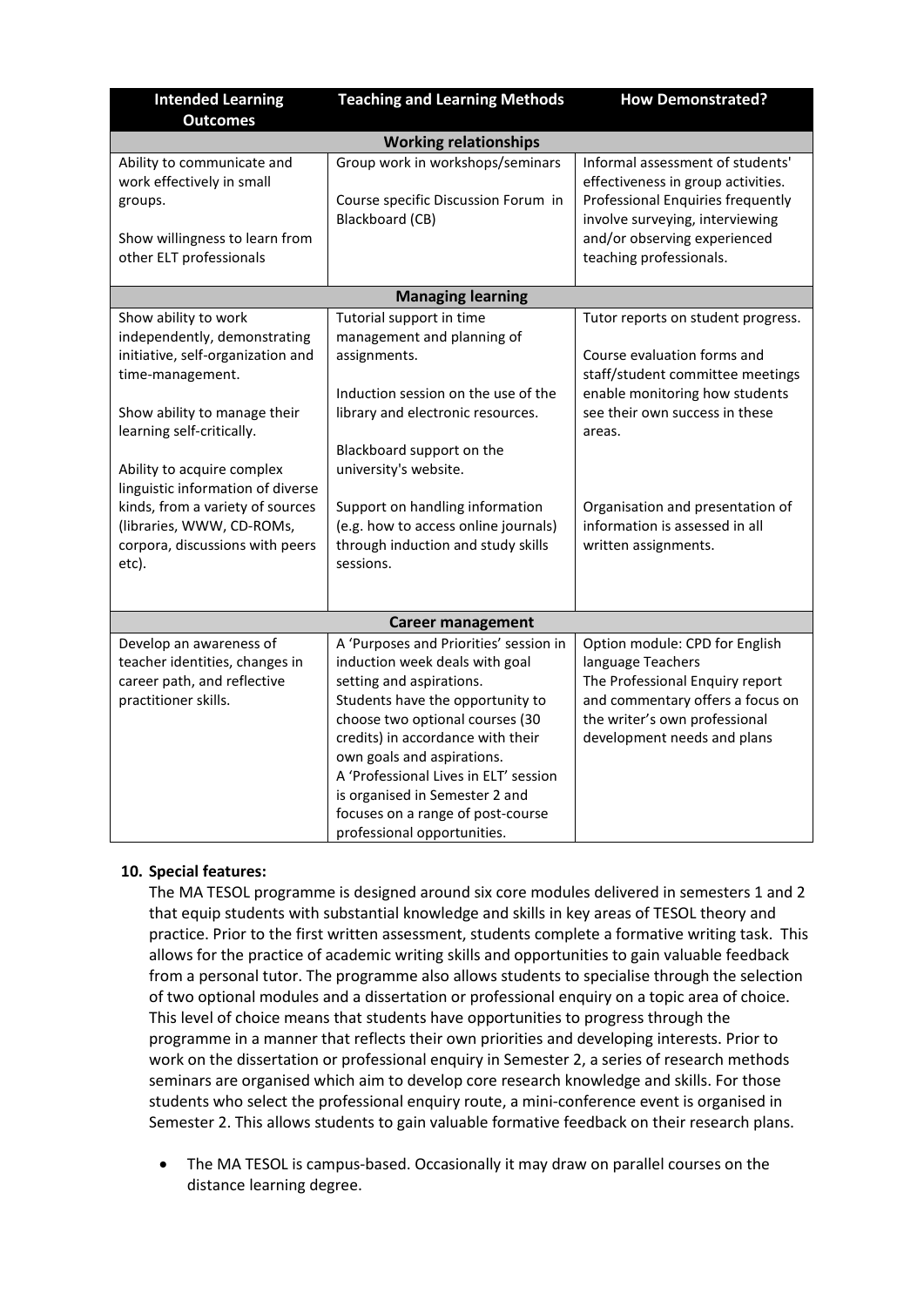- The MA combines a theoretical grounding in TESOL with a focus on pedagogical application to English Language Teaching, rather than concentrating solely on one or the other.
- Communicative Language Teaching in Action (EN7308) and Reflections on Language Teaching & Learning (EN7309) enable intending entrants to the English language teaching profession to study at Masters level more theoretical modules while developing practical observation and teaching skills and demonstrating the ability to reflect on and evaluate teaching and learning events.
- The wide range of available option modules enables students to specialise in a chosen area.
- MA TESOL students can choose to submit a *dissertation* or a *Professional Enquiry Project.*
- A student who takes Language Testing and Assessment 1 and 2, and also does their dissertation or professional enquiry on a language testing related topic may be awarded an MA in TESOL with Language Testing.

### **11. Indications of programme quality:**

The external examiner for the campus version of the current MATESOL programme has expressed their satisfaction and complimented the team on a number of points, including the quality of written feedback on students assignments, the fact that students with potentially very different entry points can all learn from the programmes, and the handling of the challenge of the growing numbers of overseas students.

### **12. Scheme of Assessment**

This programme follows the regulations governing taught postgraduate programmes of study.

### **13. Progression points**

In cases where a student has failed to meet a requirement to progress he or she will be required to withdraw from the course - this situation is monitored on an ongoing basis by the Programme Administrator and Programme Leader - and a recommendation will be made to the Board of Examiners for an intermediate award where appropriate.

### **14. Rules relating to re-sits or re-submissions:**

Students can only resubmit in 60 credits of the course. All resubmissions in the taught modules must be completed before progression to the Professional Enquiry/ Dissertation.

### **15. Additional information** [e.g. timetable for admissions]

There is only one entry point, at the beginning of the academic year.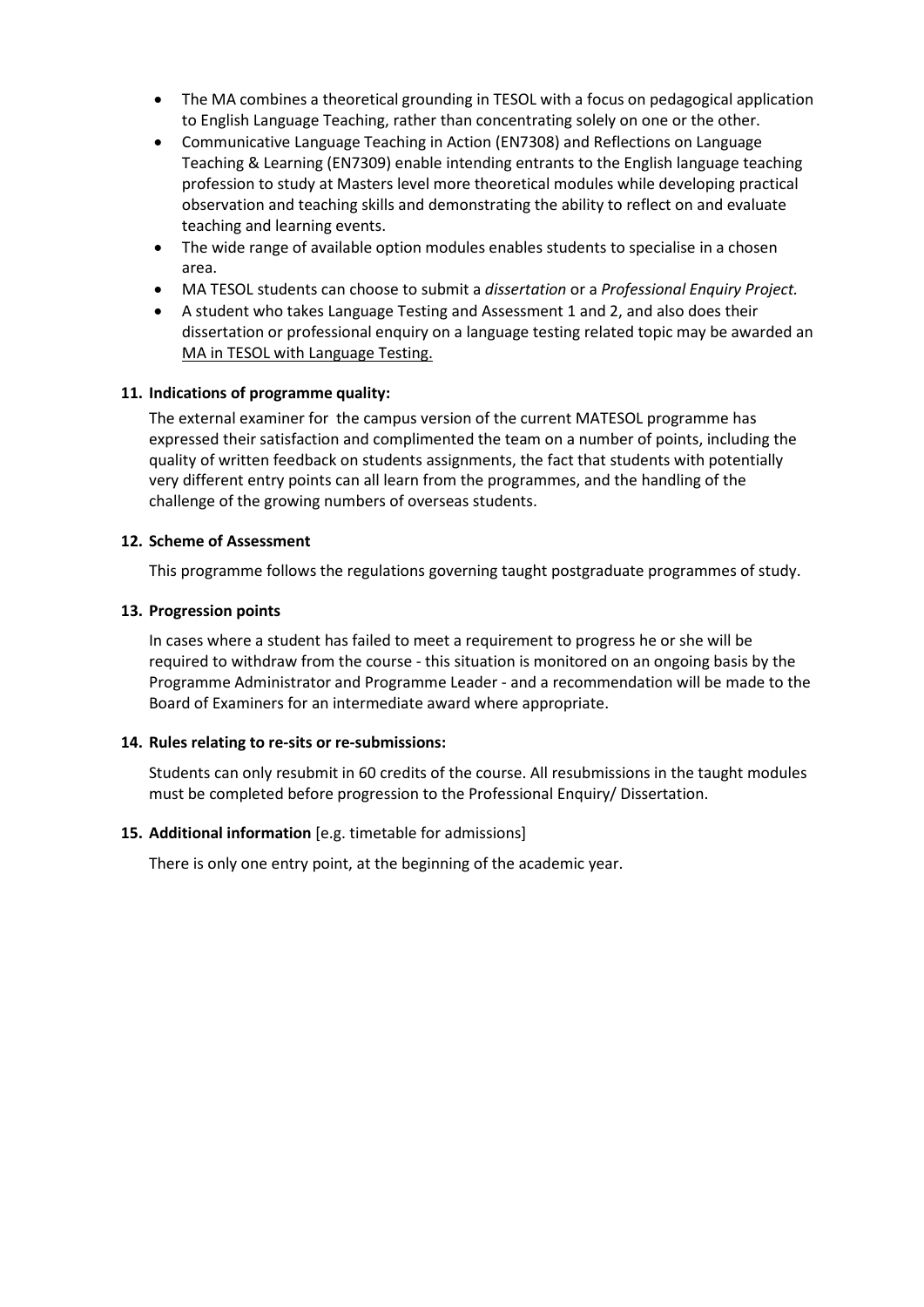### **M.A. TESOL**

#### *Entry Requirements:*

- A relevant 1<sup>st</sup> degree at a good class 2.2. (UK equivalent) or above
- GPA 3 (US equivalent) or above
- Students whose first language is not English or who have not lived in a country where it is the first language for at least three years prior to starting the programme must possess an appropriate English Language qualification

Acceptable evidence includes: GCSE/O-Level English at grade C or above; an overall score of 6.5 in the IELTS test (with a minimum score of 6.0 obtained in each component); a TOEFL 600 (paper) or 90 (IBT)

• Applicants should have demonstrable evidence of engagement with language teaching, e.g. through employment, internship or volunteer teaching.

|                      | <b>Module Code</b> | <b>Module Title</b>                               | <b>Credits</b> |
|----------------------|--------------------|---------------------------------------------------|----------------|
| Compulsory           | EN7308             | Communicative Language Teaching in Action         | 15             |
|                      |                    | (Either Semester)                                 |                |
|                      | EN7309             | Reflections on Language Learning & Teaching       | 15             |
|                      |                    | (Semester Two)                                    |                |
|                      | EN7310             | Second Language Teaching (Semester One)           | 15             |
|                      | EN7311             | Second Language Learning (Either Semester)        | 15             |
|                      | EN7312             | <b>Grammar Awareness (Semester One)</b>           | 15             |
|                      | EN7313             | Phonology and Pronunciation                       | 15             |
|                      | EN7307*            | Professional Enquiry Dissertation OR              | 60             |
|                      | EN7300*            | Dissertation                                      | 60             |
| Optional: students   | EN7316             | Psychological Issues in Language Learning (Either | 15             |
| take one optional    |                    | Semester)                                         |                |
| module per Semester  | EN7306             | Corpus Linguistics and Language                   | 15             |
| (not all options are |                    | Learning/Teaching (Either Semester)               | 15             |
| offered every year)  | EN7314             | Language in Society (Either Semester)             |                |
|                      | EN7315             | Discourse Analysis (Either Semester)              | 15             |
|                      | EN7301**           | Language Testing and Assessment I (Either         | 15             |
|                      |                    | Semester)                                         |                |
|                      | EN7317**           | Language Testing and Assessment II (Either        | 15             |
|                      |                    | Semester)                                         |                |
|                      | EN7302             | Materials Design and Development (Either          | 15             |
|                      |                    | Semester)                                         |                |
|                      | EN7318             | English for Specific/Academic Purposes (Either    | 15             |
|                      |                    | Semester)                                         |                |
|                      | EN7303             | Technology Enhanced Language Learning (TELL)      | 15             |
|                      |                    | (Either Semester)                                 |                |
|                      | EN7305             | Continuing Professional Development for English   | 15             |
|                      |                    | Language Teachers (Either Semester)               |                |

*Permitted assessment combinations – Option modules*